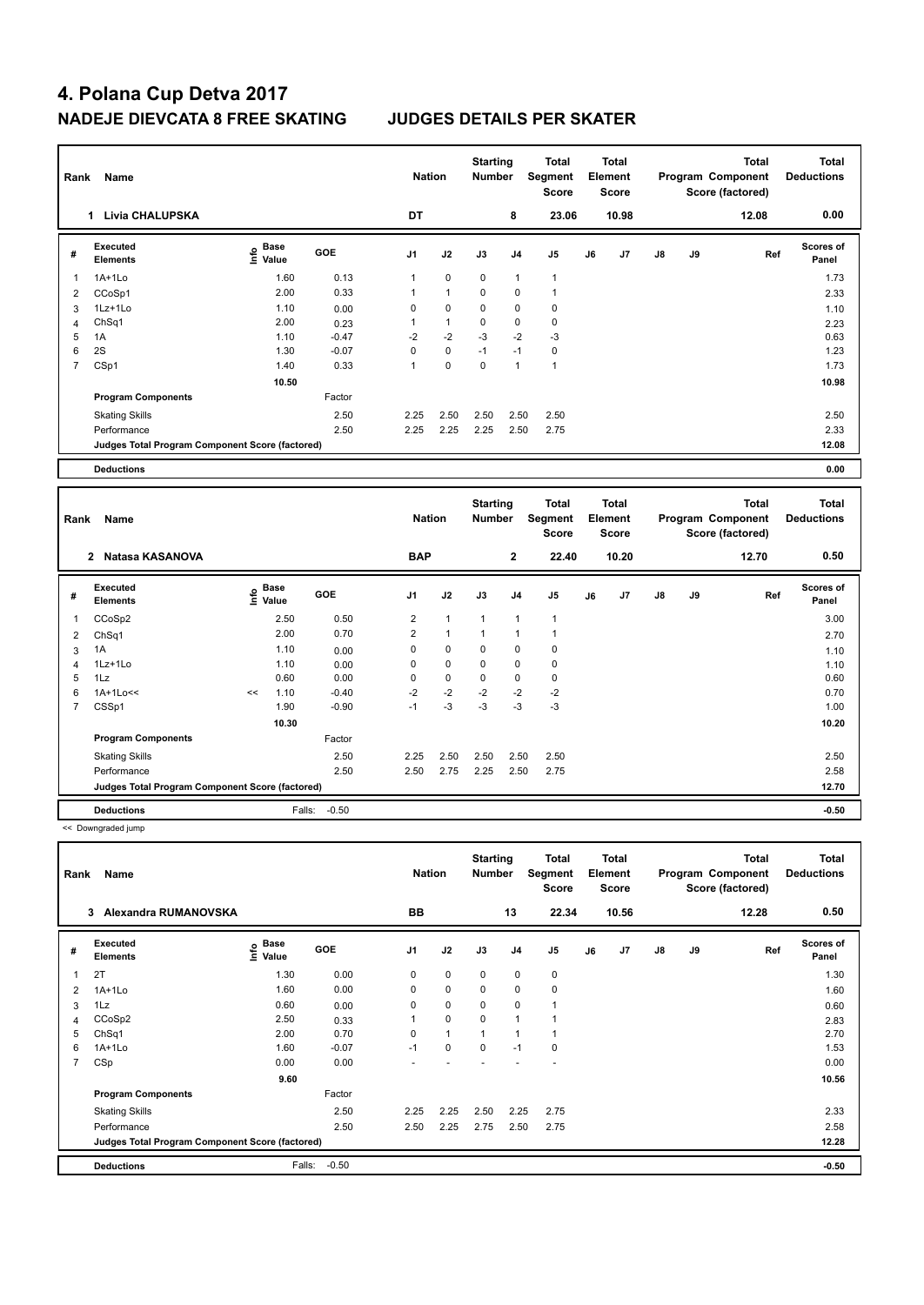| Rank                | Name                                            |                                           |              | <b>Nation</b>  |              | <b>Starting</b><br><b>Number</b> |                | <b>Total</b><br>Segment<br>Score        |    | <b>Total</b><br>Element<br><b>Score</b> |    |    | <b>Total</b><br>Program Component<br>Score (factored) | <b>Total</b><br><b>Deductions</b> |
|---------------------|-------------------------------------------------|-------------------------------------------|--------------|----------------|--------------|----------------------------------|----------------|-----------------------------------------|----|-----------------------------------------|----|----|-------------------------------------------------------|-----------------------------------|
|                     | 4 Karolina SVRCKOVA                             |                                           |              | <b>HAM</b>     |              |                                  | 3              | 20.25                                   |    | 9.89                                    |    |    | 10.86                                                 | 0.50                              |
| #                   | <b>Executed</b><br><b>Elements</b>              | $\frac{e}{E}$ Base<br>$\frac{e}{E}$ Value | GOE          | J <sub>1</sub> | J2           | J3                               | J <sub>4</sub> | J <sub>5</sub>                          | J6 | J7                                      | J8 | J9 | Ref                                                   | Scores of<br>Panel                |
| $\mathbf{1}$        | CCoSp1                                          | 2.00                                      | 0.33         | $\mathbf{1}$   | $\mathbf{1}$ | $\mathbf 0$                      | $\mathbf 0$    | $\mathbf{1}$                            |    |                                         |    |    |                                                       | 2.33                              |
| $\overline{2}$      | $2S+1T$                                         | 1.70                                      | $-0.20$      | $-2$           | $-1$         | $-1$                             | $-1$           | $\mathbf 0$                             |    |                                         |    |    |                                                       | 1.50                              |
| 3                   | 1A                                              | 1.10                                      | $-0.60$      | $-3$           | $-3$         | $-3$                             | $-3$           | $-1$                                    |    |                                         |    |    |                                                       | 0.50                              |
| $\overline{4}$      | 2S                                              | 1.30                                      | $-0.27$      | $-2$           | $-1$         | $-2$                             | $-1$           | $\mathbf 0$                             |    |                                         |    |    |                                                       | 1.03                              |
| 5                   | ChSq1                                           | 2.00                                      | 0.00         | $\mathbf{1}$   | 0            | $\mathbf 0$                      | $\mathbf 0$    | $\mathbf 0$                             |    |                                         |    |    |                                                       | 2.00                              |
| 6                   | $1Lz+1T$                                        | 1.00                                      | $-0.07$      | $\mathbf 0$    | $-1$         | 0                                | $-1$           | $-1$                                    |    |                                         |    |    |                                                       | 0.93                              |
| $\overline{7}$      | SSp2                                            | 1.60                                      | 0.00         | $\Omega$       | $\mathbf{0}$ | $\mathbf 0$                      | $\Omega$       | $\mathbf 0$                             |    |                                         |    |    |                                                       | 1.60                              |
|                     |                                                 | 10.70                                     |              |                |              |                                  |                |                                         |    |                                         |    |    |                                                       | 9.89                              |
|                     | <b>Program Components</b>                       |                                           | Factor       |                |              |                                  |                |                                         |    |                                         |    |    |                                                       |                                   |
|                     | <b>Skating Skills</b>                           |                                           | 2.50         | 2.25           | 2.25         | 2.00                             | 2.00           | 2.50                                    |    |                                         |    |    |                                                       | 2.17                              |
|                     | Performance                                     |                                           | 2.50         | 2.25           | 2.00         | 2.00                             | 2.25           | 2.50                                    |    |                                         |    |    |                                                       | 2.17                              |
|                     | Judges Total Program Component Score (factored) |                                           |              |                |              |                                  |                |                                         |    |                                         |    |    |                                                       | 10.86                             |
|                     |                                                 |                                           |              |                |              |                                  |                |                                         |    |                                         |    |    |                                                       |                                   |
|                     | <b>Deductions</b>                               | Falls:                                    | $-0.50$      |                |              |                                  |                |                                         |    |                                         |    |    |                                                       | $-0.50$                           |
|                     |                                                 |                                           |              |                |              |                                  |                |                                         |    |                                         |    |    |                                                       |                                   |
| Rank                | Name                                            |                                           |              | <b>Nation</b>  |              | <b>Starting</b><br><b>Number</b> |                | <b>Total</b><br>Segment<br><b>Score</b> |    | <b>Total</b><br>Element<br>Score        |    |    | <b>Total</b><br>Program Component<br>Score (factored) | <b>Total</b><br><b>Deductions</b> |
|                     | 5 Katarina FERENCOVA                            |                                           |              | <b>POK</b>     |              |                                  | $\mathbf{1}$   | 18.27                                   |    | 8.67                                    |    |    | 9.60                                                  | 0.00                              |
| #                   | <b>Executed</b><br><b>Elements</b>              | e Base<br>E Value<br>Value                | GOE          | J <sub>1</sub> | J2           | J3                               | J <sub>4</sub> | J <sub>5</sub>                          | J6 | J7                                      | J8 | J9 | Ref                                                   | <b>Scores of</b><br>Panel         |
| $\mathbf{1}$        | $1F+1Lo$                                        | 1.00                                      | 0.00         | $\mathbf 0$    | 0            | 0                                | $\mathbf 0$    | $\mathbf 0$                             |    |                                         |    |    |                                                       | 1.00                              |
|                     |                                                 | 1.70                                      | 0.00         | $\mathbf 0$    | 0            | 0                                | $\mathbf 0$    | $\mathbf 0$                             |    |                                         |    |    |                                                       |                                   |
| $\overline{2}$<br>3 | CCoSpB<br>1Lz+1Lo                               | 1.10                                      |              | 0              | 0            | 0                                | 0              | 0                                       |    |                                         |    |    |                                                       | 1.70                              |
| $\overline{4}$      | Ch <sub>Sq1</sub>                               | 2.00                                      | 0.00         | $\mathbf 0$    | 0            | 0                                | $\mathbf 0$    | $\mathbf 0$                             |    |                                         |    |    |                                                       | 1.10                              |
| 5                   | 1F                                              | 0.50                                      | 0.00<br>0.00 | $\overline{1}$ | $\Omega$     | $\mathbf 0$                      | 0              | $\mathbf 0$                             |    |                                         |    |    |                                                       | 2.00<br>0.50                      |
| 6                   | SSp2                                            | 1.60                                      | 0.17         | $\Omega$       | $\mathbf{1}$ | $\mathbf{1}$                     | $\mathbf 0$    | $\pmb{0}$                               |    |                                         |    |    |                                                       | 1.77                              |
| $\overline{7}$      | 1Lz                                             | 0.60                                      | 0.00         | $\mathbf 0$    | 0            | 0                                | $\mathbf 0$    | $\mathbf 0$                             |    |                                         |    |    |                                                       | 0.60                              |
|                     |                                                 | 8.50                                      |              |                |              |                                  |                |                                         |    |                                         |    |    |                                                       | 8.67                              |
|                     | <b>Program Components</b>                       |                                           | Factor       |                |              |                                  |                |                                         |    |                                         |    |    |                                                       |                                   |
|                     |                                                 |                                           |              |                |              |                                  |                |                                         |    |                                         |    |    |                                                       |                                   |
|                     | <b>Skating Skills</b><br>Performance            |                                           | 2.50<br>2.50 | 1.75<br>1.75   | 2.00<br>1.75 | 2.00<br>2.00                     | 1.75<br>2.00   | 2.00<br>2.25                            |    |                                         |    |    |                                                       | 1.92<br>1.92                      |

**Deductions 0.00**

| Rank           | Name                                            |                             |            | <b>Nation</b>  |             | <b>Starting</b><br><b>Number</b> |                | <b>Total</b><br>Segment<br><b>Score</b> |    | <b>Total</b><br>Element<br>Score |               |    | <b>Total</b><br>Program Component<br>Score (factored) | <b>Total</b><br><b>Deductions</b> |
|----------------|-------------------------------------------------|-----------------------------|------------|----------------|-------------|----------------------------------|----------------|-----------------------------------------|----|----------------------------------|---------------|----|-------------------------------------------------------|-----------------------------------|
|                | 6 Zuzana DRABIKOVA                              |                             |            | ZAK            |             |                                  | 11             | 17.35                                   |    | 7.97                             |               |    | 9.38                                                  | 0.00                              |
| #              | Executed<br><b>Elements</b>                     | Base<br>$\frac{e}{E}$ Value | <b>GOE</b> | J <sub>1</sub> | J2          | J3                               | J <sub>4</sub> | J <sub>5</sub>                          | J6 | J7                               | $\mathsf{J}8$ | J9 | Ref                                                   | <b>Scores of</b><br>Panel         |
|                | 1Lz+1Lo                                         | 1.10                        | 0.00       | 0              | 0           | $\mathbf 0$                      | 0              | 0                                       |    |                                  |               |    |                                                       | 1.10                              |
| 2              | CoSpB                                           | 1.50                        | 0.00       | 0              | $\mathbf 0$ | $\mathbf 0$                      | $\pmb{0}$      | $\pmb{0}$                               |    |                                  |               |    |                                                       | 1.50                              |
| 3              | $1F+1Lo$                                        | 1.00                        | 0.00       | 0              | $\mathbf 0$ | $\mathbf 0$                      | $\mathbf 0$    | $\pmb{0}$                               |    |                                  |               |    |                                                       | 1.00                              |
| 4              | 1Lz                                             | 0.60                        | $-0.03$    | 0              | $-1$        | 0                                | $-1$           | $\pmb{0}$                               |    |                                  |               |    |                                                       | 0.57                              |
| 5              | ChSq1                                           | 2.00                        | 0.00       | 0              | $\mathbf 0$ | 0                                | $\mathbf 0$    | 0                                       |    |                                  |               |    |                                                       | 2.00                              |
| 6              | 1F                                              | 0.50                        | 0.00       | 0              | 0           | 0                                | 0              | 0                                       |    |                                  |               |    |                                                       | 0.50                              |
| $\overline{7}$ | <b>CUSpB</b>                                    | 1.50                        | $-0.20$    | 0              | 0           | $-1$                             | $-1$           | $-1$                                    |    |                                  |               |    |                                                       | 1.30                              |
|                |                                                 | 8.20                        |            |                |             |                                  |                |                                         |    |                                  |               |    |                                                       | 7.97                              |
|                | <b>Program Components</b>                       |                             | Factor     |                |             |                                  |                |                                         |    |                                  |               |    |                                                       |                                   |
|                | <b>Skating Skills</b>                           |                             | 2.50       | 1.75           | 2.00        | 2.00                             | 1.75           | 2.00                                    |    |                                  |               |    |                                                       | 1.92                              |
|                | Performance                                     |                             | 2.50       | 1.75           | 1.75        | 2.00                             | 1.75           | 2.25                                    |    |                                  |               |    |                                                       | 1.83                              |
|                | Judges Total Program Component Score (factored) |                             |            |                |             |                                  |                |                                         |    |                                  |               |    |                                                       | 9.38                              |
|                | <b>Deductions</b>                               |                             |            |                |             |                                  |                |                                         |    |                                  |               |    |                                                       | 0.00                              |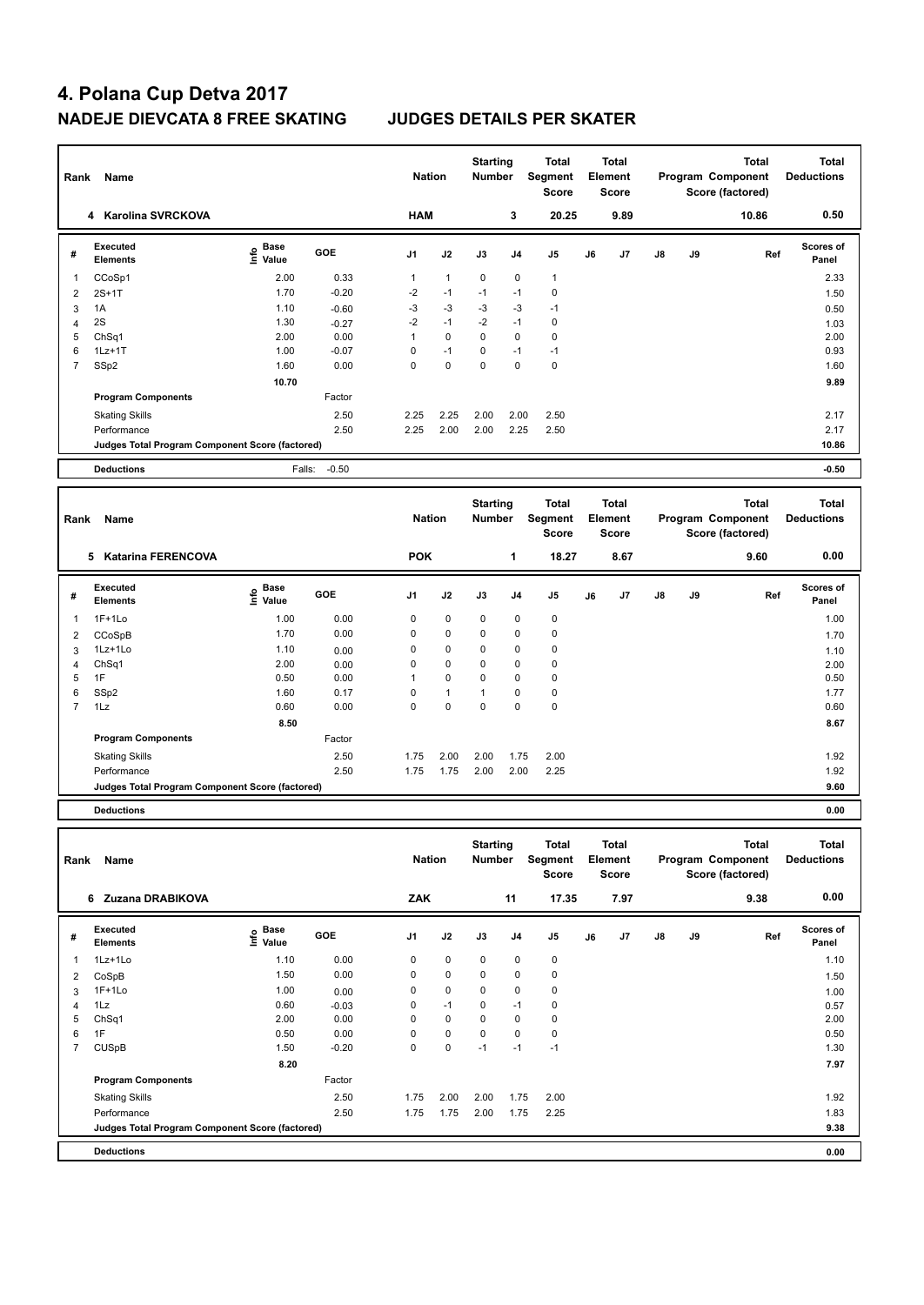| Rank           | Name                                            |                           |         | <b>Nation</b> |                | <b>Starting</b><br><b>Number</b> |                | <b>Total</b><br>Segment<br><b>Score</b> |    | <b>Total</b><br>Element<br><b>Score</b> |               |    | <b>Total</b><br>Program Component<br>Score (factored) | <b>Total</b><br><b>Deductions</b> |
|----------------|-------------------------------------------------|---------------------------|---------|---------------|----------------|----------------------------------|----------------|-----------------------------------------|----|-----------------------------------------|---------------|----|-------------------------------------------------------|-----------------------------------|
|                | <b>Antonina PRASOLOVA</b><br>$\overline{7}$     |                           |         | <b>BAS</b>    |                |                                  | 5              | 17.33                                   |    | 6.90                                    |               |    | 10.43                                                 | 0.00                              |
| #              | Executed<br><b>Elements</b>                     | Base<br>o Base<br>⊆ Value | GOE     | J1            | J2             | J3                               | J <sub>4</sub> | J5                                      | J6 | J7                                      | $\mathsf{J}8$ | J9 | Ref                                                   | <b>Scores of</b><br>Panel         |
|                | <b>USpB</b>                                     | 1.00                      | 0.00    | 0             | 0              | $\mathbf 0$                      | $\mathbf 0$    | $\mathbf 0$                             |    |                                         |               |    |                                                       | 1.00                              |
| $\overline{2}$ | $1S+1Lo$                                        | 0.90                      | 0.00    | 0             | $\mathbf 0$    | 0                                | 0              | $\pmb{0}$                               |    |                                         |               |    |                                                       | 0.90                              |
| 3              | $1F+1Lo$                                        | 1.00                      | 0.00    | 0             | $\pmb{0}$      | 0                                | 0              | $\pmb{0}$                               |    |                                         |               |    |                                                       | 1.00                              |
| 4              | CoSpBV                                          | 1.10                      | $-0.20$ | $-1$          | $-1$           | $-2$                             | 0              | $\mathbf 0$                             |    |                                         |               |    |                                                       | 0.90                              |
| 5              | ChSq1                                           | 2.00                      | 0.00    | 0             | $\overline{1}$ | 0                                | 0              | 0                                       |    |                                         |               |    |                                                       | 2.00                              |
| 6              | 1F                                              | 0.50                      | 0.00    | $\Omega$      | 0              | 0                                | 0              | 0                                       |    |                                         |               |    |                                                       | 0.50                              |
| $\overline{7}$ | 1Lz                                             | 0.60                      | 0.00    | 0             | $\Omega$       | $\Omega$                         | $\Omega$       | $\mathbf 0$                             |    |                                         |               |    |                                                       | 0.60                              |
|                |                                                 | 7.10                      |         |               |                |                                  |                |                                         |    |                                         |               |    |                                                       | 6.90                              |
|                | <b>Program Components</b>                       |                           | Factor  |               |                |                                  |                |                                         |    |                                         |               |    |                                                       |                                   |
|                | <b>Skating Skills</b>                           |                           | 2.50    | 1.50          | 2.00           | 2.00                             | 2.00           | 2.00                                    |    |                                         |               |    |                                                       | 2.00                              |
|                | Performance                                     |                           | 2.50    | 1.75          | 2.25           | 2.25                             | 2.00           | 2.25                                    |    |                                         |               |    |                                                       | 2.17                              |
|                | Judges Total Program Component Score (factored) |                           |         |               |                |                                  |                |                                         |    |                                         |               |    |                                                       | 10.43                             |
|                | <b>Deductions</b>                               |                           |         |               |                |                                  |                |                                         |    |                                         |               |    |                                                       | 0.00                              |

| Rank                    | Name                                            |      |               |         | <b>Nation</b>  |             | <b>Starting</b><br><b>Number</b> |                | <b>Total</b><br>Segment<br><b>Score</b> |    | Total<br>Element<br>Score |               |    | <b>Total</b><br>Program Component<br>Score (factored) | <b>Total</b><br><b>Deductions</b> |
|-------------------------|-------------------------------------------------|------|---------------|---------|----------------|-------------|----------------------------------|----------------|-----------------------------------------|----|---------------------------|---------------|----|-------------------------------------------------------|-----------------------------------|
|                         | <b>Nela HURIKOVA</b><br>8                       |      |               |         | ZAF            |             |                                  | 7              | 17.26                                   |    | 8.18                      |               |    | 9.58                                                  | 0.50                              |
| #                       | Executed<br><b>Elements</b>                     | ١nf٥ | Base<br>Value | GOE     | J <sub>1</sub> | J2          | J3                               | J <sub>4</sub> | J5                                      | J6 | J7                        | $\mathsf{J}8$ | J9 | Ref                                                   | Scores of<br>Panel                |
| $\overline{\mathbf{1}}$ | CoSp1V                                          |      | 1.30          | $-0.40$ | $-1$           | $\mathbf 0$ | $-2$                             | $-2$           | $-1$                                    |    |                           |               |    |                                                       | 0.90                              |
| $\overline{2}$          | 2S<<                                            | <<   | 0.40          | $-0.30$ | $-3$           | $-3$        | $-3$                             | $-3$           | $-3$                                    |    |                           |               |    |                                                       | 0.10                              |
| 3                       | 1A+1Lo                                          |      | 1.60          | 0.00    | 0              | $\mathbf 0$ | $\mathbf 0$                      | 0              | 0                                       |    |                           |               |    |                                                       | 1.60                              |
| 4                       | Ch <sub>Sq1</sub>                               |      | 2.00          | 0.00    | 0              | $\mathbf 0$ | $\mathbf 0$                      | $\mathbf 0$    | $\pmb{0}$                               |    |                           |               |    |                                                       | 2.00                              |
| 5                       | CCSp1                                           |      | 2.00          | $-0.10$ | 0              | $\mathbf 0$ | $-1$                             | $-2$           | $\pmb{0}$                               |    |                           |               |    |                                                       | 1.90                              |
| 6                       | 2S<<+REP                                        | <<   | 0.28          | $-0.20$ | $-2$           | $-2$        | $-2$                             | $-2$           | $-1$                                    |    |                           |               |    |                                                       | 0.08                              |
| 7                       | $1A+1Lo$                                        |      | 1.60          | 0.00    | 0              | 0           | 0                                | 0              | 0                                       |    |                           |               |    |                                                       | 1.60                              |
|                         |                                                 |      | 9.18          |         |                |             |                                  |                |                                         |    |                           |               |    |                                                       | 8.18                              |
|                         | <b>Program Components</b>                       |      |               | Factor  |                |             |                                  |                |                                         |    |                           |               |    |                                                       |                                   |
|                         | <b>Skating Skills</b>                           |      |               | 2.50    | 2.25           | 1.75        | 1.75                             | 1.75           | 2.00                                    |    |                           |               |    |                                                       | 1.83                              |
|                         | Performance                                     |      |               | 2.50    | 2.25           | 1.75        | 1.75                             | 2.00           | 2.25                                    |    |                           |               |    |                                                       | 2.00                              |
|                         | Judges Total Program Component Score (factored) |      |               |         |                |             |                                  |                |                                         |    |                           |               |    |                                                       | 9.58                              |
|                         | <b>Deductions</b>                               |      | Falls:        | $-0.50$ |                |             |                                  |                |                                         |    |                           |               |    |                                                       | $-0.50$                           |

<< Downgraded jump REP Jump repetition

| Rank                    | Name                                            |                                    |            | <b>Nation</b>  |             | <b>Starting</b><br><b>Number</b> |                | <b>Total</b><br>Segment<br><b>Score</b> |    | <b>Total</b><br>Element<br><b>Score</b> |               |    | Total<br>Program Component<br>Score (factored) | <b>Total</b><br><b>Deductions</b> |
|-------------------------|-------------------------------------------------|------------------------------------|------------|----------------|-------------|----------------------------------|----------------|-----------------------------------------|----|-----------------------------------------|---------------|----|------------------------------------------------|-----------------------------------|
|                         | <b>Dominika RAZGOVA</b><br>9                    |                                    |            | LM             |             |                                  | 9              | 15.67                                   |    | 7.54                                    |               |    | 8.13                                           | 0.00                              |
| #                       | <b>Executed</b><br><b>Elements</b>              | <b>Base</b><br>$\frac{6}{5}$ Value | <b>GOE</b> | J <sub>1</sub> | J2          | J3                               | J <sub>4</sub> | J <sub>5</sub>                          | J6 | J7                                      | $\mathsf{J}8$ | J9 | Ref                                            | <b>Scores of</b><br>Panel         |
| $\overline{\mathbf{1}}$ | $1F+1T$                                         | 0.90                               | 0.00       | 0              | $\mathbf 0$ | $\mathbf 0$                      | $\mathbf 0$    | $\mathbf 0$                             |    |                                         |               |    |                                                | 0.90                              |
| 2                       | 1Lo                                             | 0.50                               | $-0.03$    | 0              | $-1$        | $-1$                             | 0              | 0                                       |    |                                         |               |    |                                                | 0.47                              |
| 3                       | CoSp1V                                          | 1.30                               | 0.00       | 0              | 0           | $-1$                             | 0              | 0                                       |    |                                         |               |    |                                                | 1.30                              |
| 4                       | ChSq1                                           | 2.00                               | 0.00       | 0              | $-1$        | 0                                | $\mathbf 0$    | $\mathbf 0$                             |    |                                         |               |    |                                                | 2.00                              |
| 5                       | $1F+1Lo$                                        | 1.00                               | 0.00       | 0              | 0           | $-1$                             | $\mathbf 0$    | 0                                       |    |                                         |               |    |                                                | 1.00                              |
| 6                       | 1Lz                                             | 0.60                               | $-0.03$    | 0              | $\mathbf 0$ | $-1$                             | $-1$           | 0                                       |    |                                         |               |    |                                                | 0.57                              |
| $\overline{7}$          | USp2                                            | 1.50                               | $-0.20$    | $-1$           | $\mathbf 0$ | $-1$                             | $-1$           | $\mathbf 0$                             |    |                                         |               |    |                                                | 1.30                              |
|                         |                                                 | 7.80                               |            |                |             |                                  |                |                                         |    |                                         |               |    |                                                | 7.54                              |
|                         | <b>Program Components</b>                       |                                    | Factor     |                |             |                                  |                |                                         |    |                                         |               |    |                                                |                                   |
|                         | <b>Skating Skills</b>                           |                                    | 2.50       | 1.50           | 2.00        | 1.25                             | 1.50           | 1.50                                    |    |                                         |               |    |                                                | 1.50                              |
|                         | Performance                                     |                                    | 2.50       | 1.75           | 2.25        | 1.50                             | 1.75           | 1.75                                    |    |                                         |               |    |                                                | 1.75                              |
|                         | Judges Total Program Component Score (factored) |                                    |            |                |             |                                  |                |                                         |    |                                         |               |    |                                                | 8.13                              |
|                         | <b>Deductions</b>                               |                                    |            |                |             |                                  |                |                                         |    |                                         |               |    |                                                | 0.00                              |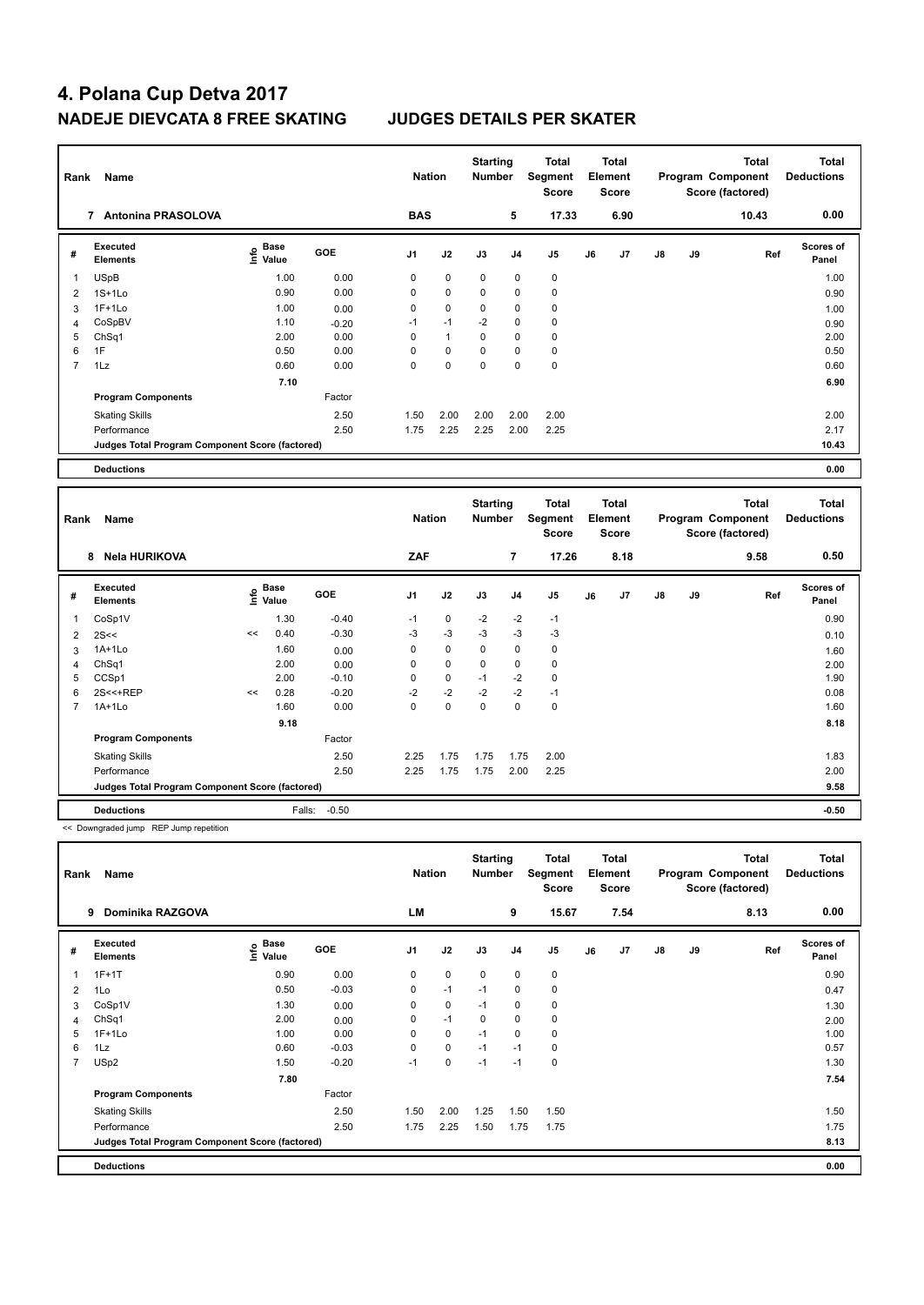| Rank           | Name                                            |         |                                  |            | <b>Nation</b>  |             | <b>Starting</b><br><b>Number</b> |                | Total<br>Segment<br><b>Score</b> |    | <b>Total</b><br>Element<br><b>Score</b> |               |    | <b>Total</b><br>Program Component<br>Score (factored) | <b>Total</b><br><b>Deductions</b> |
|----------------|-------------------------------------------------|---------|----------------------------------|------------|----------------|-------------|----------------------------------|----------------|----------------------------------|----|-----------------------------------------|---------------|----|-------------------------------------------------------|-----------------------------------|
|                | <b>Sona NEMCOVA</b><br>10                       |         |                                  |            | <b>ZVM</b>     |             |                                  | 6              | 15.35                            |    | 7.29                                    |               |    | 8.56                                                  | 0.50                              |
| #              | Executed<br><b>Elements</b>                     |         | <b>Base</b><br>e Base<br>⊆ Value | <b>GOE</b> | J <sub>1</sub> | J2          | J3                               | J <sub>4</sub> | J <sub>5</sub>                   | J6 | J7                                      | $\mathsf{J}8$ | J9 | Ref                                                   | <b>Scores of</b><br>Panel         |
|                | ChSq1                                           |         | 2.00                             | 0.00       | 0              | 1           | $\mathbf 0$                      | $\mathbf 0$    | $\pmb{0}$                        |    |                                         |               |    |                                                       | 2.00                              |
| $\overline{2}$ | 1Lz+1A+SEQ                                      |         | 1.36                             | $-0.07$    | 0              | $\mathbf 0$ | $-1$                             | $-1$           | $\pmb{0}$                        |    |                                         |               |    |                                                       | 1.29                              |
| 3              | 1A<                                             | $\prec$ | 0.80                             | $-0.60$    | $-3$           | $-3$        | $-3$                             | $-3$           | $-3$                             |    |                                         |               |    |                                                       | 0.20                              |
| 4              | SSp1                                            |         | 1.30                             | 0.00       |                | $\mathbf 0$ | $\mathbf 0$                      | $\mathbf 0$    | $\mathbf 0$                      |    |                                         |               |    |                                                       | 1.30                              |
| 5              | $1F+1Lo<<$                                      | <<      | 0.50                             | $-0.23$    | $-3$           | $-2$        | $-3$                             | $-2$           | $-2$                             |    |                                         |               |    |                                                       | 0.27                              |
| 6              | CCoSpB                                          |         | 1.70                             | 0.00       | 0              | $\mathbf 0$ | 0                                | $\mathbf 0$    | 0                                |    |                                         |               |    |                                                       | 1.70                              |
| $\overline{7}$ | 1Lz                                             |         | 0.60                             | $-0.07$    | $-1$           | $\mathbf 0$ | $-1$                             | $\mathbf 0$    | $-1$                             |    |                                         |               |    |                                                       | 0.53                              |
|                |                                                 |         | 8.26                             |            |                |             |                                  |                |                                  |    |                                         |               |    |                                                       | 7.29                              |
|                | <b>Program Components</b>                       |         |                                  | Factor     |                |             |                                  |                |                                  |    |                                         |               |    |                                                       |                                   |
|                | <b>Skating Skills</b>                           |         |                                  | 2.50       | 1.75           | 2.00        | 1.50                             | 1.50           | 2.25                             |    |                                         |               |    |                                                       | 1.75                              |
|                | Performance                                     |         |                                  | 2.50       | 1.50           | 1.75        | 1.50                             | 1.75           | 2.25                             |    |                                         |               |    |                                                       | 1.67                              |
|                | Judges Total Program Component Score (factored) |         |                                  |            |                |             |                                  |                |                                  |    |                                         |               |    |                                                       | 8.56                              |
|                | <b>Deductions</b>                               |         | Falls:                           | $-0.50$    |                |             |                                  |                |                                  |    |                                         |               |    |                                                       | $-0.50$                           |

< Under-rotated jump << Downgraded jump ! Not clear edge

| Rank           | Name                                            |                       |            | <b>Nation</b>            |                          | <b>Starting</b><br><b>Number</b> |                | Total<br>Segment<br><b>Score</b> |    | <b>Total</b><br>Element<br><b>Score</b> |               |    | <b>Total</b><br>Program Component<br>Score (factored) | <b>Total</b><br><b>Deductions</b> |
|----------------|-------------------------------------------------|-----------------------|------------|--------------------------|--------------------------|----------------------------------|----------------|----------------------------------|----|-----------------------------------------|---------------|----|-------------------------------------------------------|-----------------------------------|
|                | <b>Martina VAVRINCOVA</b><br>11                 |                       |            | <b>ZVM</b>               |                          |                                  | 12             | 15.27                            |    | 6.74                                    |               |    | 8.53                                                  | 0.00                              |
| #              | <b>Executed</b><br><b>Elements</b>              | Base<br>lnfo<br>Value | <b>GOE</b> | J <sub>1</sub>           | J2                       | J3                               | J <sub>4</sub> | J5                               | J6 | J7                                      | $\mathsf{J}8$ | J9 | Ref                                                   | Scores of<br>Panel                |
| 1              | 1Lz+1Lo                                         | 1.10                  | $-0.13$    | $-1$                     | $-1$                     | $-2$                             | $-2$           | $-1$                             |    |                                         |               |    |                                                       | 0.97                              |
| 2              | SSp                                             | 0.00                  | 0.00       | $\overline{\phantom{0}}$ | $\overline{\phantom{a}}$ | ٠                                | ٠              |                                  |    |                                         |               |    |                                                       | 0.00                              |
| 3              | ChSq1                                           | 2.00                  | 0.00       | 0                        | 0                        | $\mathbf 0$                      | 0              |                                  |    |                                         |               |    |                                                       | 2.00                              |
| 4              | 1F                                              | 0.50                  | 0.00       | 0                        | $\mathbf 0$              | $\mathbf 0$                      | $\mathbf 0$    | 0                                |    |                                         |               |    |                                                       | 0.50                              |
| 5              | $1F+1Lo$                                        | 1.00                  | 0.00       | 0                        | 0                        | $\mathbf 0$                      | $-1$           | 0                                |    |                                         |               |    |                                                       | 1.00                              |
| 6              | CCoSpB                                          | 1.70                  | 0.00       | 0                        | 0                        | $\mathbf 0$                      | 0              | 0                                |    |                                         |               |    |                                                       | 1.70                              |
| $\overline{7}$ | 1Lz                                             | 0.60                  | $-0.03$    | 0                        | 0                        | $-1$                             | $-1$           | 0                                |    |                                         |               |    |                                                       | 0.57                              |
|                |                                                 | 6.90                  |            |                          |                          |                                  |                |                                  |    |                                         |               |    |                                                       | 6.74                              |
|                | <b>Program Components</b>                       |                       | Factor     |                          |                          |                                  |                |                                  |    |                                         |               |    |                                                       |                                   |
|                | <b>Skating Skills</b>                           |                       | 2.50       | 1.75                     | 2.00                     | 1.75                             | 2.00           | 1.75                             |    |                                         |               |    |                                                       | 1.83                              |
|                | Performance                                     |                       | 2.50       | 1.50                     | 1.50                     | 1.75                             | 1.50           | 2.00                             |    |                                         |               |    |                                                       | 1.58                              |
|                | Judges Total Program Component Score (factored) |                       |            |                          |                          |                                  |                |                                  |    |                                         |               |    |                                                       | 8.53                              |
|                | <b>Deductions</b>                               |                       |            |                          |                          |                                  |                |                                  |    |                                         |               |    |                                                       | 0.00                              |

| Deductions |  |
|------------|--|
|            |  |

| Rank           | Name                                            |      |               |            | <b>Nation</b>            |                          | <b>Starting</b><br><b>Number</b> |                | Total<br>Segment<br><b>Score</b> |    | Total<br>Element<br><b>Score</b> |               |    | Total<br>Program Component<br>Score (factored) | <b>Total</b><br><b>Deductions</b> |
|----------------|-------------------------------------------------|------|---------------|------------|--------------------------|--------------------------|----------------------------------|----------------|----------------------------------|----|----------------------------------|---------------|----|------------------------------------------------|-----------------------------------|
|                | Hana DVOROZNAKOVA<br>12                         |      |               |            | <b>VRA</b>               |                          |                                  | 14             | 14.59                            |    | 6.03                             |               |    | 8.56                                           | 0.00                              |
| #              | Executed<br><b>Elements</b>                     | ١nf٥ | Base<br>Value | <b>GOE</b> | J <sub>1</sub>           | J2                       | J3                               | J <sub>4</sub> | J5                               | J6 | J7                               | $\mathsf{J}8$ | J9 | Ref                                            | Scores of<br>Panel                |
| 1              | Ch <sub>Sq1</sub>                               |      | 2.00          | 0.00       | 0                        | $\mathbf 0$              | $\Omega$                         | $\mathbf 0$    | 0                                |    |                                  |               |    |                                                | 2.00                              |
| $\overline{2}$ | 1Lz+1Lo                                         |      | 1.10          | 0.00       | 0                        | $\mathbf 0$              | 0                                | 0              | 0                                |    |                                  |               |    |                                                | 1.10                              |
| 3              | $1F+1Lo$                                        |      | 1.00          | $-0.07$    | 0                        | $-1$                     | $-1$                             | $-1$           | $\mathbf 0$                      |    |                                  |               |    |                                                | 0.93                              |
| 4              | SSp                                             |      | 0.00          | 0.00       | $\overline{\phantom{a}}$ | $\overline{\phantom{0}}$ |                                  |                |                                  |    |                                  |               |    |                                                | 0.00                              |
| 5              | 1Lz                                             |      | 0.60          | 0.00       | 0                        | 0                        | 0                                | 0              | $\mathbf 0$                      |    |                                  |               |    |                                                | 0.60                              |
| 6              | 1A<<                                            | <<   | 0.00          | 0.00       |                          |                          |                                  |                |                                  |    |                                  |               |    |                                                | 0.00                              |
| $\overline{7}$ | CCoSp1V                                         |      | 1.70          | $-0.30$    | 0                        | $-1$                     | $-1$                             | $-1$           | $-1$                             |    |                                  |               |    |                                                | 1.40                              |
|                |                                                 |      | 6.40          |            |                          |                          |                                  |                |                                  |    |                                  |               |    |                                                | 6.03                              |
|                | <b>Program Components</b>                       |      |               | Factor     |                          |                          |                                  |                |                                  |    |                                  |               |    |                                                |                                   |
|                | <b>Skating Skills</b>                           |      |               | 2.50       | 1.75                     | 1.75                     | 1.75                             | 1.50           | 2.00                             |    |                                  |               |    |                                                | 1.75                              |
|                | Performance                                     |      |               | 2.50       | 1.75                     | 1.50                     | 1.50                             | 1.75           | 2.25                             |    |                                  |               |    |                                                | 1.67                              |
|                | Judges Total Program Component Score (factored) |      |               |            |                          |                          |                                  |                |                                  |    |                                  |               |    |                                                | 8.56                              |
|                | <b>Deductions</b>                               |      |               |            |                          |                          |                                  |                |                                  |    |                                  |               |    |                                                | 0.00                              |

<< Downgraded jump